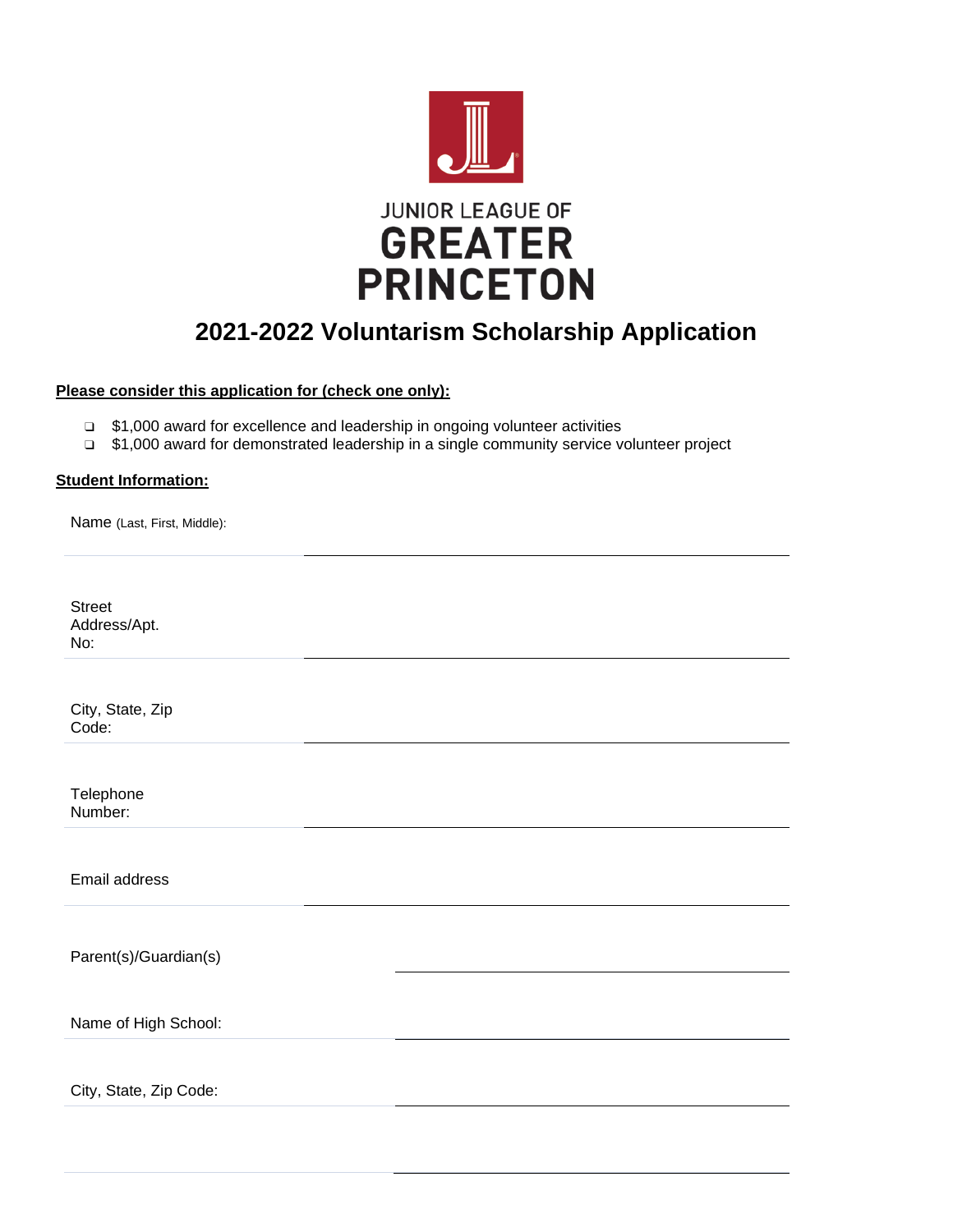Date of High School Graduation:

Name of Institution(s) to which you've been accepted (if known):

Intended Major (If known):

Long Range Career Goals:

## **Please list the organizations where you currently volunteer.**

| <b>Volunteer</b><br>Organization<br>& Location | Avg.<br><b>Hours</b><br>per<br>Week | <b>Volunteer</b><br><b>Duties</b> | <b>High School</b><br><b>Course</b><br>Requirement? | <b>Supervisor</b><br>Name/Phone: | <b>Dates</b><br>Involved |
|------------------------------------------------|-------------------------------------|-----------------------------------|-----------------------------------------------------|----------------------------------|--------------------------|
| Example: XYZ<br>Org., Trenton,<br><b>NJ</b>    | 5                                   | Tutor                             | Yes $\square$<br>No $\square$                       | Jane Doe<br>609-555-<br>5555     | $9/2/01 -$<br>present    |
|                                                |                                     |                                   | Yes $\square$<br>No $\square$                       |                                  |                          |
|                                                |                                     |                                   | Yes $\square$<br>No $\square$                       |                                  |                          |

OUR MISSION: The Junior League of Greater Princeton is an organization of women committed to promoting voluntarism, developing the potential of women, and improving communities through the effective action and leadership of trained volunteers. Its purpose is exclusively educational and *charitable.*

*OUR VISION: The Junior League of Greater Princeton: Women volunteers as catalysts for lasting community change.*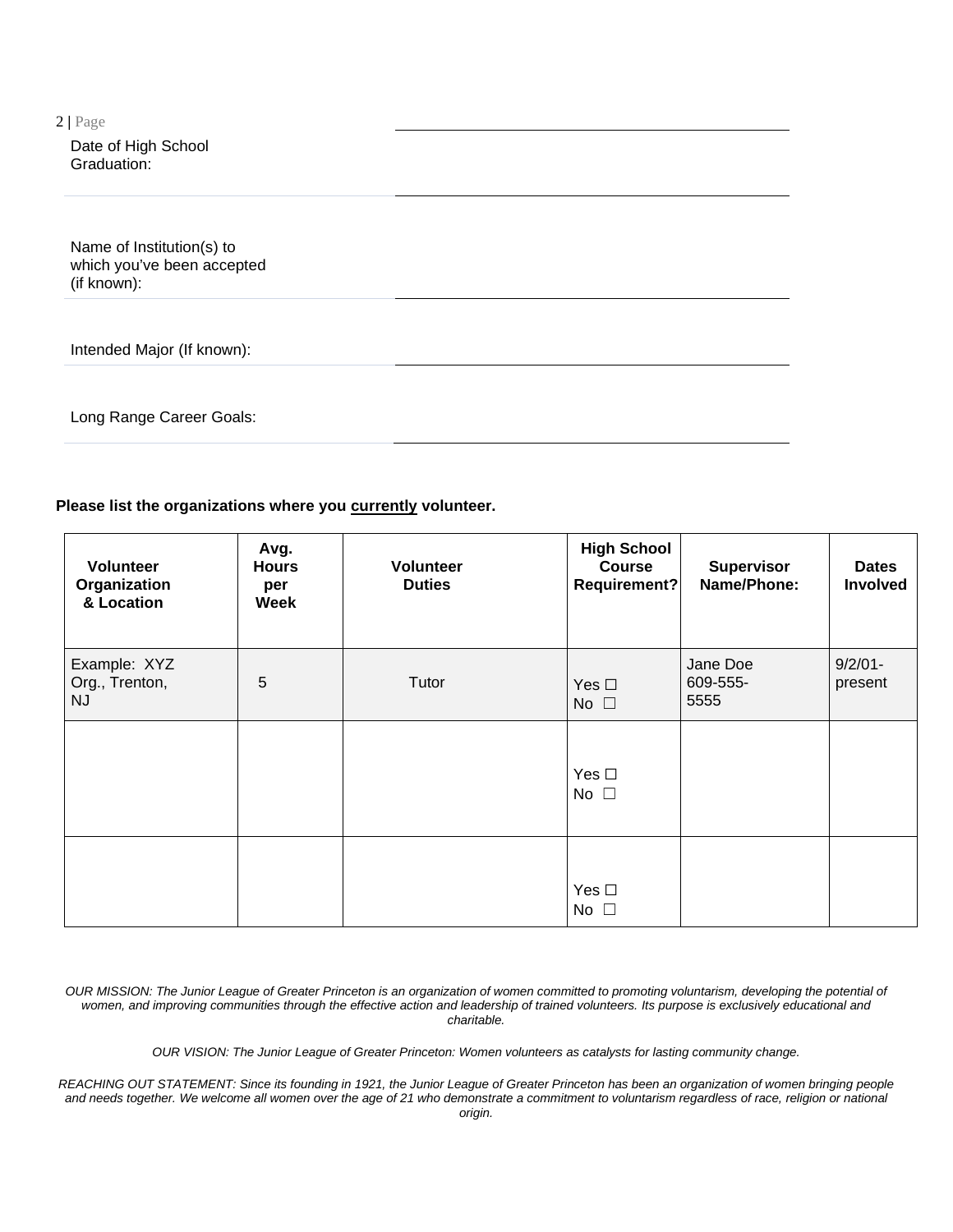|--|

|  | Yes $\Box$<br>No $\Box$ |  |
|--|-------------------------|--|
|  | $Yes \Box$<br>No $\Box$ |  |

# **Please list other organizations you have worked with as a volunteer during high school.**

| Volunteer<br>Organization &<br>Location | Avg.<br>Hour<br>$\mathbf s$<br>per<br>Week | Volunteer<br><b>Duties</b> | <b>High School</b><br><b>Course</b><br><b>Requirement?</b> | <b>Supervisor</b><br>Name/Phone: | <b>Dates</b><br>Involved |
|-----------------------------------------|--------------------------------------------|----------------------------|------------------------------------------------------------|----------------------------------|--------------------------|
|                                         |                                            |                            |                                                            |                                  |                          |
|                                         |                                            |                            |                                                            |                                  |                          |
|                                         |                                            |                            | Yes $\square$<br>No $\square$                              |                                  |                          |
|                                         |                                            |                            |                                                            |                                  |                          |
|                                         |                                            |                            | Yes $\square$<br>No $\square$                              |                                  |                          |
|                                         |                                            |                            |                                                            |                                  |                          |
|                                         |                                            |                            | Yes $\Box$<br>No $\square$                                 |                                  |                          |
|                                         |                                            |                            |                                                            |                                  |                          |
|                                         |                                            |                            | Yes $\square$<br>No $\square$                              |                                  |                          |

OUR MISSION: The Junior League of Greater Princeton is an organization of women committed to promoting voluntarism, developing the potential of women, and improving communities through the effective action and leadership of trained volunteers. Its purpose is exclusively educational and *charitable.*

*OUR VISION: The Junior League of Greater Princeton: Women volunteers as catalysts for lasting community change.*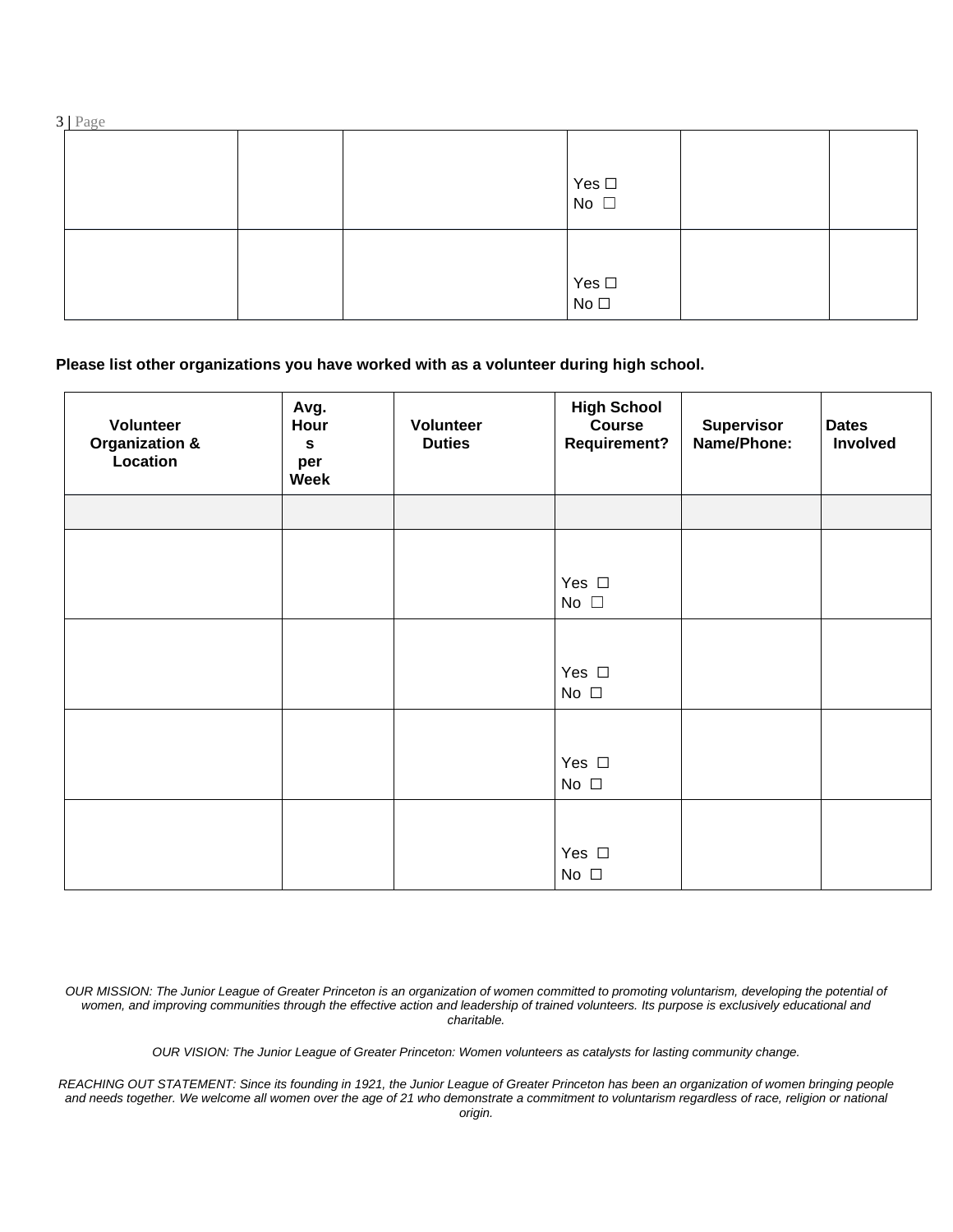Please provide a list of your leadership involvement during your junior or senior years with any special volunteer **projects the committee should consider, i.e. book drive, walk for hunger.**

| Project<br><b>Name</b> | Avg.<br><b>Hours</b><br>per<br><b>Week</b> | <b>Volunteer</b><br><b>Duties</b> | High<br><b>School</b><br><b>Course</b><br>Requireme<br>nt? | <b>Supervisor</b><br>Name/Phone: | <b>Dates</b><br><b>Involved</b> |
|------------------------|--------------------------------------------|-----------------------------------|------------------------------------------------------------|----------------------------------|---------------------------------|
|                        |                                            |                                   | Yes $\square$<br>No $\square$                              |                                  |                                 |
|                        |                                            |                                   | Yes $\square$<br>No $\square$                              |                                  |                                 |

**Please describe the impact these experiences have had on you and on the persons and organization(s) served through your volunteer work.** Please provide a short summary (400 words or less) detailing the volunteer experiences that you would like the selection committee to consider (additional pages can be attached if needed).

OUR MISSION: The Junior League of Greater Princeton is an organization of women committed to promoting voluntarism, developing the potential of women, and improving communities through the effective action and leadership of trained volunteers. Its purpose is exclusively educational and *charitable.*

*OUR VISION: The Junior League of Greater Princeton: Women volunteers as catalysts for lasting community change.*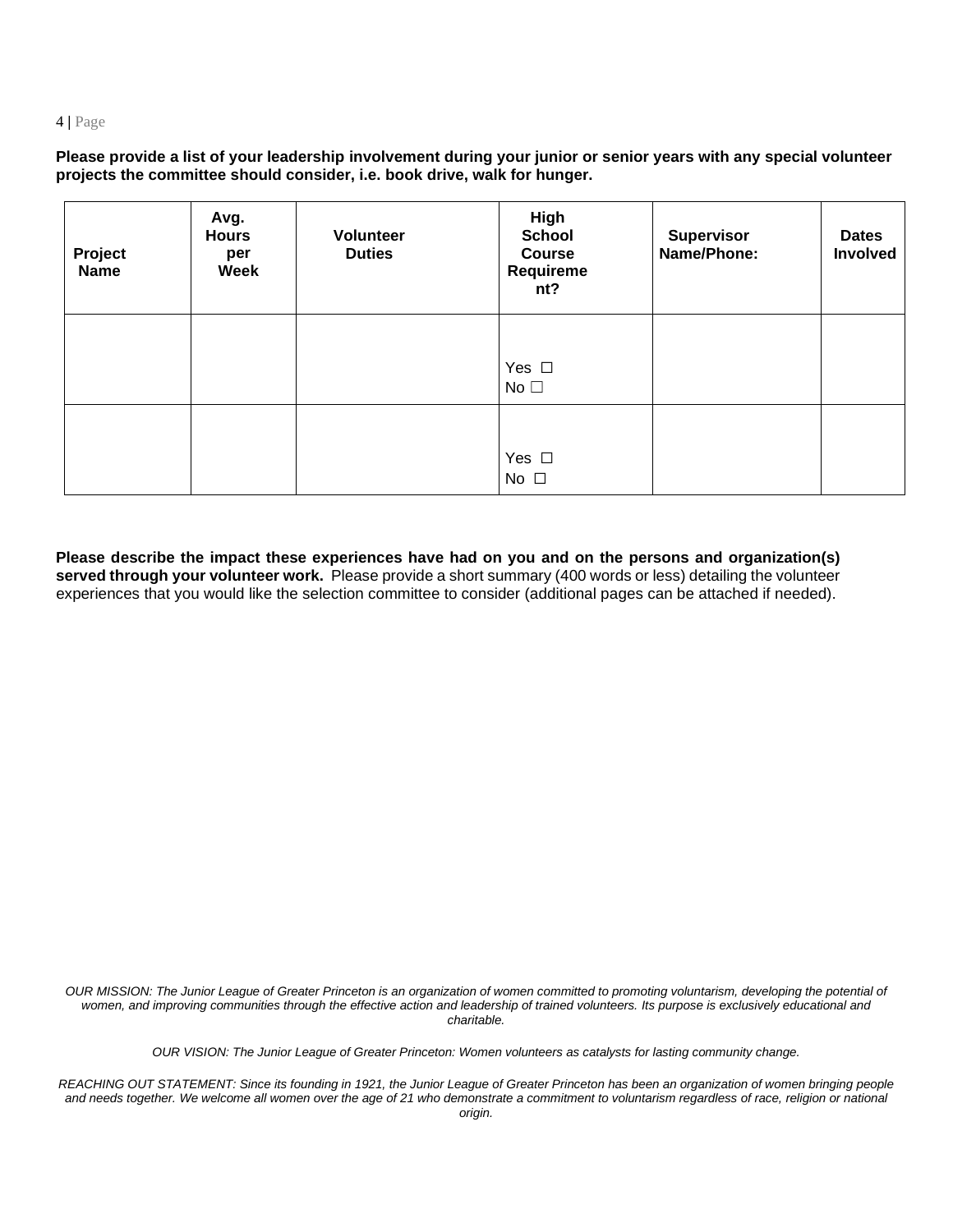OUR MISSION: The Junior League of Greater Princeton is an organization of women committed to promoting voluntarism, developing the potential of women, and improving communities through the effective action and leadership of trained volunteers. Its purpose is exclusively educational and *charitable.*

*OUR VISION: The Junior League of Greater Princeton: Women volunteers as catalysts for lasting community change.*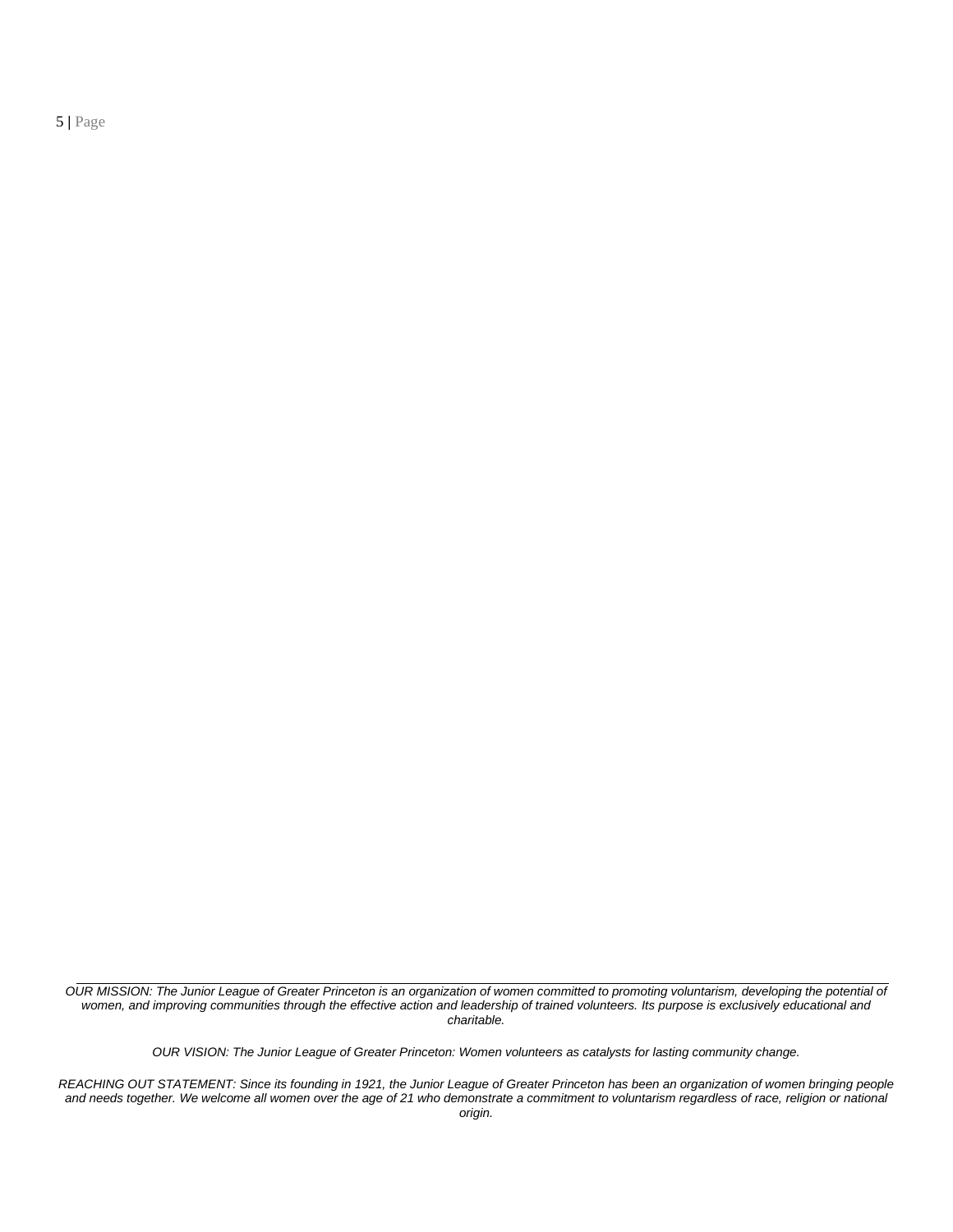**1. Briefly explain your work and family responsibilities.**

# 2. Please list your extracurricular activities both in and out of school, i.e. sports, dance, music, drama, etc.

| Ex Example: PHS Student Council | Ex Example: Main Street Ballet Troupe |
|---------------------------------|---------------------------------------|
|                                 |                                       |
|                                 |                                       |
|                                 |                                       |
|                                 |                                       |

I hereby attest that all information on this form is true and correct:

Signature of Applicant Date Controller and Controller and Controller and Date Date Date

OUR MISSION: The Junior League of Greater Princeton is an organization of women committed to promoting voluntarism, developing the potential of women, and improving communities through the effective action and leadership of trained volunteers. Its purpose is exclusively educational and *charitable.*

\_\_\_\_\_\_\_\_\_\_\_\_\_\_\_\_\_\_\_\_\_\_\_\_\_\_\_\_\_\_\_\_\_\_\_\_\_\_\_\_\_\_\_\_\_\_\_\_\_\_\_\_\_\_\_\_\_\_\_\_\_\_\_\_\_\_\_\_\_\_\_\_\_\_\_\_\_\_\_\_\_\_\_\_

*OUR VISION: The Junior League of Greater Princeton: Women volunteers as catalysts for lasting community change.*